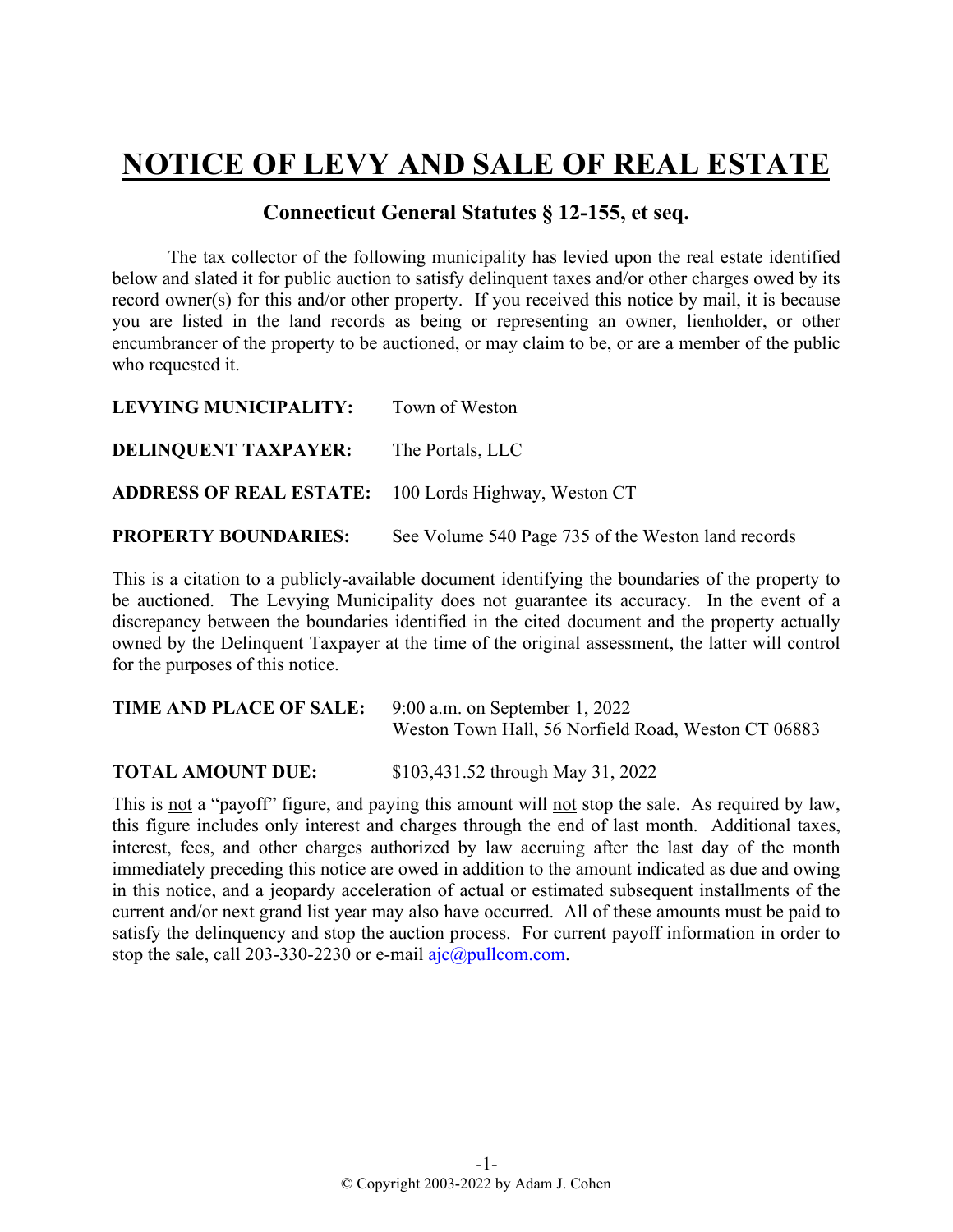**SURVIVING ENCUMBRANCES:** This property will be sold "free and clear" to the winning bidder subject only to: (1) taxes and water/sewer charges laid by the levying municipality which were not yet due and payable at the time of the levy, which is the date accompanying the signature on the first notice of this sale filed in the land records, except as are recovered from the sale; (2) the accrued taxes and water/sewer charges of any other governmental authority against this property; (3) any federal lien recorded until 30 days before the date which is six months after the auction date, except as extinguished pursuant to federal law; (4) easements, covenants and restrictions in favor of other parcels of land predating the time of the levy; (5) solely to the extent any of the delinquencies identified above was assessed on property other than the property to be sold, all encumbrances perfected before this notice was recorded; (6) interests exempt from levy and sale under the Constitution and laws of the United States; (7) the interest of any person or such person's predecessors in title for whom notice of the sale was not sent as required by law, and who had a right to such notice, and who did not in fact know of it within six months thereafter; (8) any monetary encumbrance recorded between June 15, 2022 and the date the first notice of this sale was filed in the land records, unless its holder is notified of the tax sale as required by law or in fact knew of it within six months thereafter; (9) any other interest not foreclosed by this tax sale procedure under state law; and (10) the effect of any federal, state, or local law and the restrictions and conditions in the tax sale notices and announced at the auction.

**PERSONS TO WHOM THIS NOTICE IS SENT:** The following persons are, or may claim to be, or may represent, the known holders of choate interests which will be affected by the sale. Absent payment in full before the auction or valid redemption within six months thereafter, the respective titles, mortgages, liens, restraints on alienation, and other encumbrances in this property in favor of all persons with actual or constructive notice thereof shall be extinguished.

| The Portals, LLC                      | The Portals, LLC               |
|---------------------------------------|--------------------------------|
| c/o Vivian Simons and Nicholas Klokus | c/o Robert Walpuck, Reg. Agent |
| 27 Rogues Ridge                       | 27 Indian Valley Road          |
| Weston, CT 06883                      | Weston, CT 06883               |
|                                       |                                |
| Angelo DeCaro                         | Angelo DeCaro                  |
| c/o Patriot National Bank             | c/o Patriot National Bank      |
| 900 Bedford Street                    | 999 Bedford Street             |
| Stamford, CT 06901                    | Stamford, CT 06905             |
|                                       |                                |
| Angelo DeCaro                         | Angelo DeCaro                  |
| 11 Marietta Road                      | 22 Marietta Road               |
| Glen Cove, NY 11542                   | Glen Cove, NY 11542            |